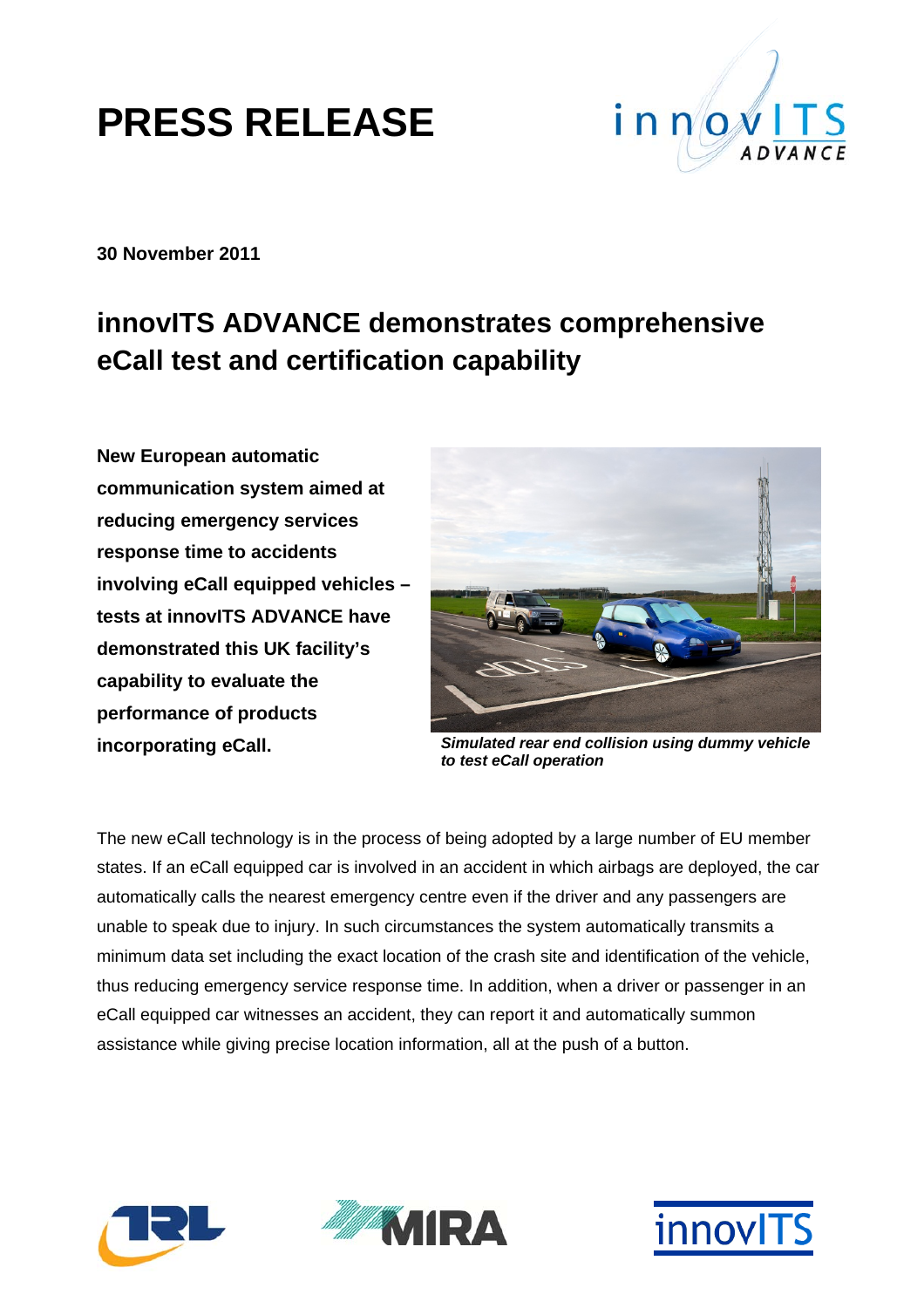



*Engineers interrogate the eCall system to confirm that the emergency call has been successfully routed to an external Public Service Access Point (PSAP) from innovITS ADVANCE* 

Prompted by the need for automakers and their Tier 1 suppliers to supply eCall equipped products to the European markets adopting this technology, innovITS ADVANCE has carried out a demonstration of capability in the area of eCall testing and certification. With its independent and fully controllable private GSM network and Skyclone GNSS denial capabilities, innovITS ADVANCE is uniquely placed to provide an environment in which eCall systems can be tested under all conditions of signal quality and attenuation.

To carry out this first demonstration of eCall using at the innovITS ADVANCE facility, innovITS worked together with partners DENSO, CINTERION a Gemalto Company, TRL, MIRA and PMN, to connect the site's private GSM network to an external eCall Public Service Access Point (PSAP). With this first vehicle test successfully completed, innovITS and its partners are now planning to work towards implementing a comprehensive eCall test and certification service based at innovITS ADVANCE – one of the first such facilities to offer this service in Europe.

"By successfully demonstrating functionality tests on an eCall equipped vehicle, innovITS ADVANCE has thus proven its capability to act as a robust and reliable site for the testing and certification of eCall products," explains innovITS CEO Phil Pettitt. "The presence of a network of roads covered by a fully controllable private GSM network is fundamental to the ability to provide such a robust testing environment. Over the coming months we will be working with our partners to establish on a permanent basis an eCall test and certification service that can be offered to customers on a commercial basis."





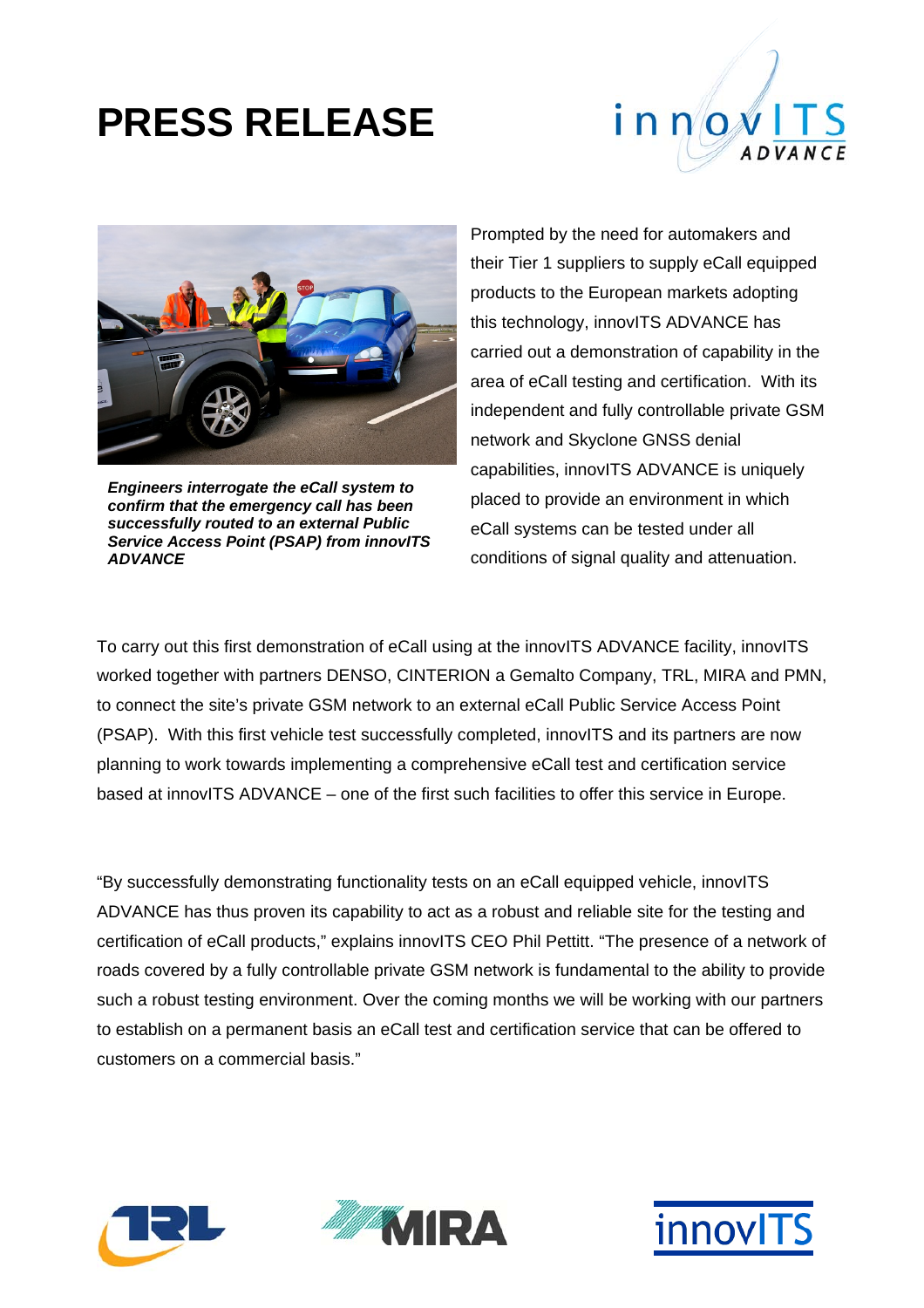



*With its extensive road layout configurable to represent virtually any urban environment and its comprehensive telecoms infrastructure including a private GSM network GNSS attenuation and denial capability and Wi-Fi mesh, innovITS ADVANCE is ideally suited to the testing, development and certification of new ITS technologies such as eCall* 

"eCall is a very promising technology which I believe will have a major role to play in improving emergency service response times in those EU states implementing the system," added Marcel Visser, global vice president automotive of CINTERION and chairman of the ERTICO Automotive Suppliers Sector Platform. "By working together in a proactive manner, the technical partners in this self-funded project have demonstrated that the European automotive industry supply chain will be ready to embrace the test and certification needs of eCall using the dedicated ITS test and development facilities such as those of innovITS ADVANCE."

Ends